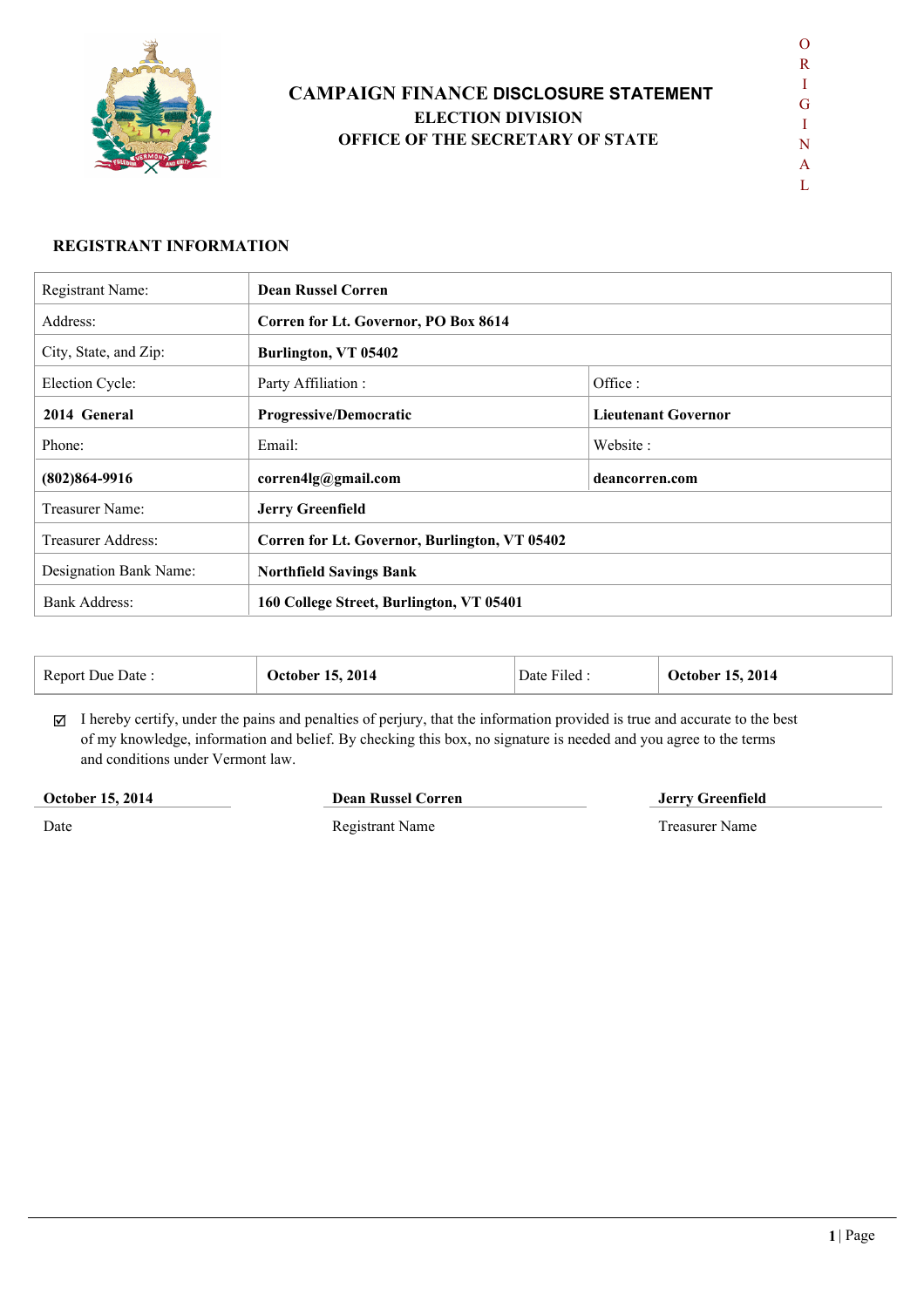| Registrant Name:  | <b>Dean Russel Corren</b> | Election Cycle :   2014 General |                         |
|-------------------|---------------------------|---------------------------------|-------------------------|
| Report Due Date : | October 15, 2014          | Date Filed :                    | <b>October 15, 2014</b> |

# **SURPLUS FROM PREVIOUS CAMPAIGN**

| Total Surplus from previous Campaign                                           | \$ 0.00 |
|--------------------------------------------------------------------------------|---------|
| Total Carry Forward to the current campaign (surplus - donations + interest) : | \$ 0.00 |

# **CONTRIBUTIONS AND EXPENDITURE SUMMARY**

| <b>SUMMARY OF CONTRIBUTIONS AND EXPENDITURE</b>            | <b>THIS PERIOD</b> | <b>CAMPAIGN TO DATE</b> |
|------------------------------------------------------------|--------------------|-------------------------|
| <b>CONTRIBUTIONS</b>                                       |                    |                         |
| A. Total Contributions over \$100                          | \$0.00             | \$0.00                  |
| B. Total Contributions \$100 or less                       | \$0.00             | \$0.00                  |
| C. Number of Contributors                                  | 0                  | $\bf{0}$                |
| D. Number of Contributions \$100 or less                   | $\bf{0}$           | $\bf{0}$                |
| E. Subtotal of non-monetary (in-kind) contributions        | \$0.00             | \$0.00                  |
| F. Subtotal of monetary contributions $(A + B - E)$        | <b>SO.00</b>       | <b>SO.00</b>            |
| TOTAL CONTRIBUTIONS (E +F):                                | \$0.00             | \$0.00                  |
| <b>EXPENDITURES</b>                                        |                    |                         |
| G. Total Expenditures (excluding Mass Media \$500 or more) | \$10,074.91        | \$54,107.91             |
| H. Total Mass Media Expenditure \$500 or more              | \$34,507.73        | \$42,157.03             |
| I. Number of Mass Media Expenditure \$500 or more          | 14                 | 19                      |
| TOTAL EXPENDITURES(G + H):                                 | \$44,582.64        | \$96,264.94             |
| <b>CONTRIBUTION BY SELF OR IMMEDIATE FAMILY:</b>           | \$0.00             | \$0.00                  |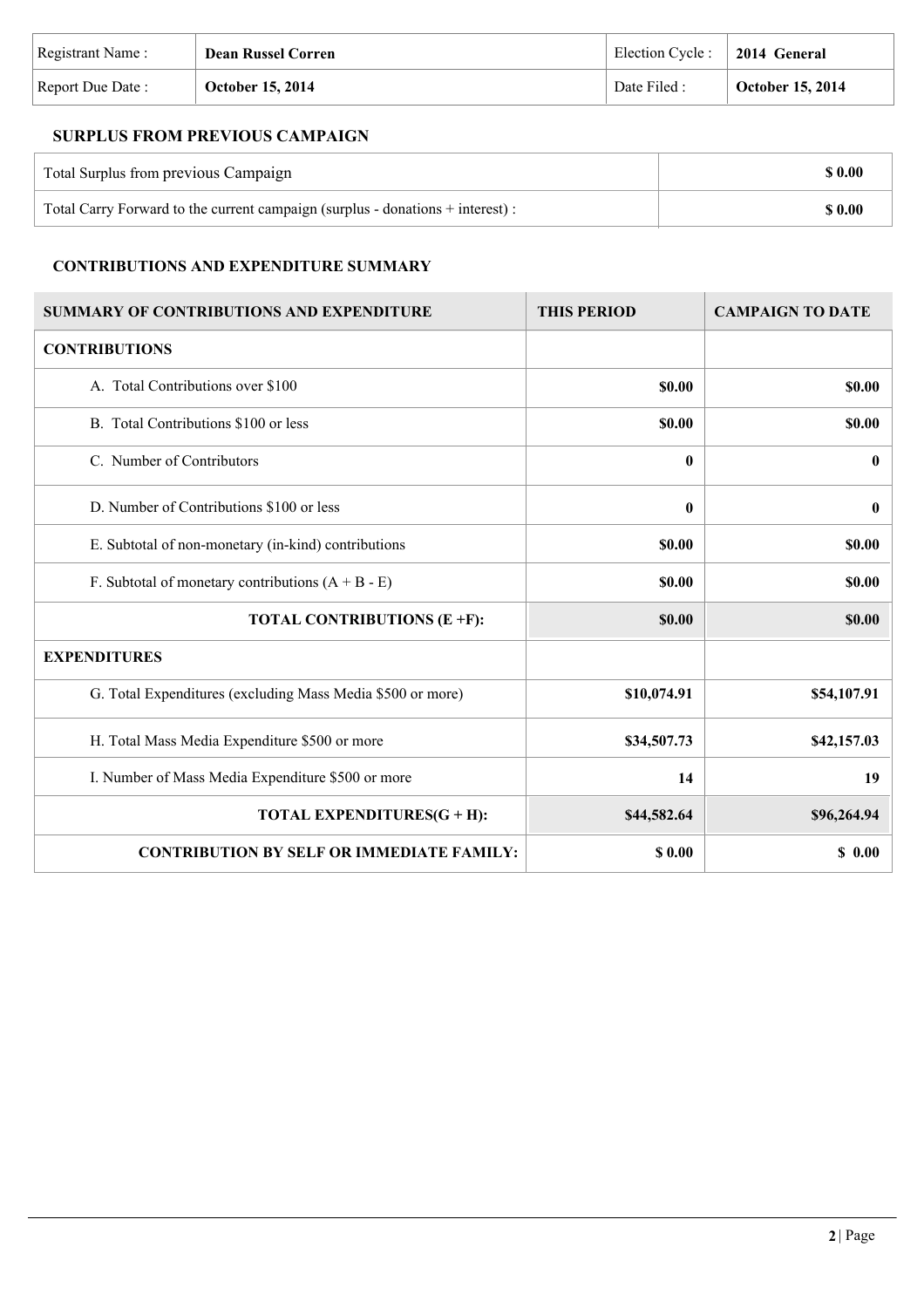| Registrant Name: | <b>Dean Russel Corren</b> | Election Cycle : $\vert$ 2014 General |                  |
|------------------|---------------------------|---------------------------------------|------------------|
| Report Due Date: | <b>October 15, 2014</b>   | Date Filed :                          | October 15, 2014 |

## **DETAILS OF EXPENDITURES**

| Date of<br><b>Expenditure</b> | <b>To Whom Paid</b>                             | <b>Address</b>                                      | <b>Purpose of Expenditure</b>          | <b>Amount</b> of<br><b>Expenditure</b> |
|-------------------------------|-------------------------------------------------|-----------------------------------------------------|----------------------------------------|----------------------------------------|
| Monetary                      |                                                 |                                                     |                                        |                                        |
| 09/29/2014                    | Vermont Progressive Party                       | P.O. Box 281,<br>Montpelier, VT 05602               | <b>Mailing List</b>                    | \$500.00                               |
| <b>Comments:</b>              | database, email and mailing list access         |                                                     |                                        |                                        |
| 09/30/2014                    | Sterrett, David                                 | 97 Cedar Hill Lane, #8,<br>Montpelier, VT 05602     | Consulting Fees - General              | \$1,600.00                             |
| <b>Comments:</b>              | semi-monthly fee                                |                                                     |                                        |                                        |
| 09/30/2014                    | Sterrett, David                                 | 97 Cedar Hill Lane, #8,<br>Montpelier, VT 05602     | Staff - Mileage                        | \$274.62                               |
| 09/30/2014                    | Brook, Megan                                    | 911 Dorset St., So.<br>Burlington, VT 05403         | Administrative - Salaries and<br>Wages | \$2,121.25                             |
| <b>Comments:</b>              | Sept. net salary (payroll taxes due in October) |                                                     |                                        |                                        |
| 09/30/2014                    | Bouricius, Terrill G.                           | 56 Booth St.,<br>Burlington, VT 05401               | Administrative - Salaries and<br>Wages | \$461.75                               |
| <b>Comments:</b>              | net salary (payroll taxes due in October)       |                                                     |                                        |                                        |
| 09/30/2014                    | Corren, Dean Russell                            | 92 Brookes Ave.,<br>Burlington, VT 05401            | Candidate Expenses -<br>Mileage        | \$339.14                               |
| 09/30/2014                    | WCAX-TV                                         | 30 Joy Drive, South<br>Burlington, VT 05403         | Media - TV                             | \$1,653.25                             |
| <b>Comments:</b>              | ads                                             |                                                     |                                        |                                        |
| 09/30/2014                    | <b>USPS</b>                                     | 11 Elmwood Ave.,<br>Burlington, VT 05401            | Postage                                | \$272.00                               |
| <b>Comments:</b>              | for post cards                                  |                                                     |                                        |                                        |
| 09/30/2014                    | WPTZ-TV                                         | 553 Roosevelt Hwy,<br>Colchester, VT 05446          | Media - TV                             | \$2,885.75                             |
| <b>Comments:</b>              | ads                                             |                                                     |                                        |                                        |
| 09/30/2014                    | WFFF TV                                         | 298 Mountain View<br>Drive, Colchester, VT<br>05446 | Media - TV                             | \$2,928.25                             |
| <b>Comments:</b>              | ads                                             |                                                     |                                        |                                        |
| 10/02/2014                    | Vermont Journalism Trust                        | 97 State St., Montpelier,<br>VT 05602               | Media - Online Advertising             | \$1,000.00                             |
| <b>Comments:</b>              | ads                                             |                                                     |                                        |                                        |
|                               |                                                 |                                                     |                                        |                                        |

**Current Amended** Deleted **3** | Page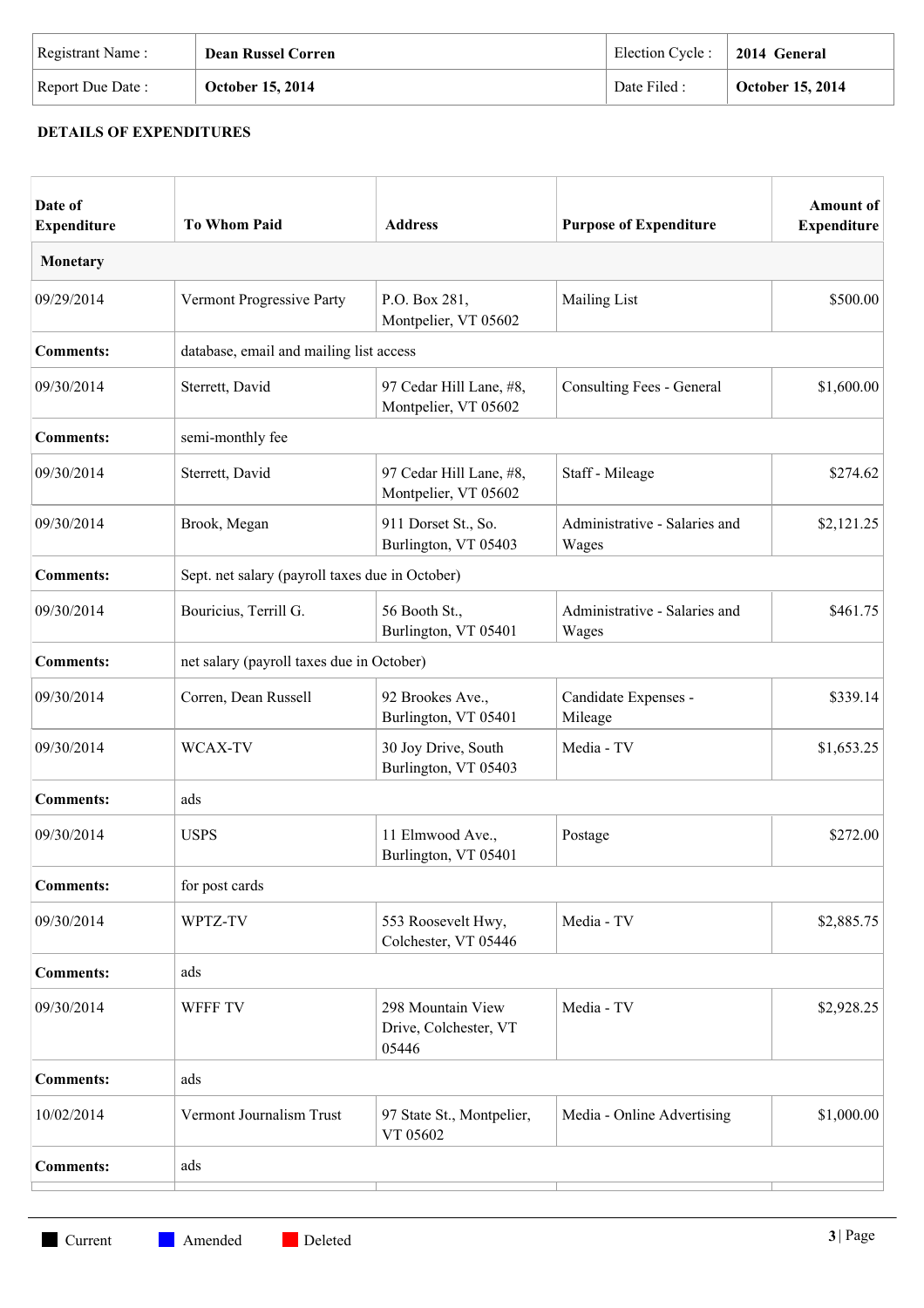| Date Filed:<br>Report Due Date:<br>October 15, 2014<br>October 15, 2014<br>Office Supplies<br>10/03/2014<br>staples<br>861 Williston Rd.,<br>South Burlington, VT<br>05403<br>Media - TV<br>10/03/2014<br>WCAX-TV<br>30 Joy Drive, South<br>Burlington, VT 05403<br><b>Comments:</b><br>ads<br>298 Mountain View<br>Media - TV<br>10/03/2014<br><b>WFFF TV</b><br>Drive, Colchester, VT<br>05446<br><b>Comments:</b><br>ads<br>10/03/2014<br>Media - TV<br>WPTZ-TV<br>553 Roosevelt Hwy,<br>Colchester, VT 05446<br>ads<br><b>Comments:</b><br>10/03/2014<br>Pearson and Company<br>12 Brookes Ave.,<br>Reimbursement<br>\$374.61<br>Burlington, VT 05401<br>posters and facebook ad<br><b>Comments:</b><br>30 Joy Drive, South<br>Media - TV<br>10/08/2014<br>WCAX-TV<br>Burlington, VT 05403<br><b>Comments:</b><br>ads<br>10/08/2014<br>553 Roosevelt Hwy,<br>Media - TV<br>WPTZ-TV<br>\$2,851.75<br>Colchester, VT 05446<br><b>Comments:</b><br>ads<br>298 Mountain View<br>10/08/2014<br>WFFF TV<br>Media - TV<br>Drive, Colchester, VT<br>05446<br>ads<br><b>Comments:</b><br>\$697.48<br>10/08/2014<br>Pearson and Company<br>12 Brookes Ave.,<br>Media - Online Advertising<br>Burlington, VT 05401<br>Youtube ad reimbursement<br><b>Comments:</b><br>10/10/2014<br><b>OVP</b><br>911 Dorset St. #1, So.<br>Media - Graphic Design<br>Burlington, VT 05403<br>editing and music<br><b>Comments:</b><br>10/10/2014<br>Mountain Gazette<br>6558 VT Rt. 116,<br>Media - Newspaper<br>Starksboro, VT 05487<br>ad<br><b>Comments:</b><br>10/08/2014<br>Harland Clarke<br>10931 Laureate Drive,<br><b>Bank Charges</b><br>San Antonio, TX 78249<br><b>Comments:</b><br>new checks | Registrant Name:<br><b>Dean Russel Corren</b> |  |  | Election Cycle: | 2014 General |            |
|--------------------------------------------------------------------------------------------------------------------------------------------------------------------------------------------------------------------------------------------------------------------------------------------------------------------------------------------------------------------------------------------------------------------------------------------------------------------------------------------------------------------------------------------------------------------------------------------------------------------------------------------------------------------------------------------------------------------------------------------------------------------------------------------------------------------------------------------------------------------------------------------------------------------------------------------------------------------------------------------------------------------------------------------------------------------------------------------------------------------------------------------------------------------------------------------------------------------------------------------------------------------------------------------------------------------------------------------------------------------------------------------------------------------------------------------------------------------------------------------------------------------------------------------------------------------------------------------------------------------------------------------------------------------------------------|-----------------------------------------------|--|--|-----------------|--------------|------------|
|                                                                                                                                                                                                                                                                                                                                                                                                                                                                                                                                                                                                                                                                                                                                                                                                                                                                                                                                                                                                                                                                                                                                                                                                                                                                                                                                                                                                                                                                                                                                                                                                                                                                                      |                                               |  |  |                 |              |            |
|                                                                                                                                                                                                                                                                                                                                                                                                                                                                                                                                                                                                                                                                                                                                                                                                                                                                                                                                                                                                                                                                                                                                                                                                                                                                                                                                                                                                                                                                                                                                                                                                                                                                                      |                                               |  |  |                 |              | \$29.73    |
|                                                                                                                                                                                                                                                                                                                                                                                                                                                                                                                                                                                                                                                                                                                                                                                                                                                                                                                                                                                                                                                                                                                                                                                                                                                                                                                                                                                                                                                                                                                                                                                                                                                                                      |                                               |  |  |                 |              | \$6,268.75 |
|                                                                                                                                                                                                                                                                                                                                                                                                                                                                                                                                                                                                                                                                                                                                                                                                                                                                                                                                                                                                                                                                                                                                                                                                                                                                                                                                                                                                                                                                                                                                                                                                                                                                                      |                                               |  |  |                 |              |            |
|                                                                                                                                                                                                                                                                                                                                                                                                                                                                                                                                                                                                                                                                                                                                                                                                                                                                                                                                                                                                                                                                                                                                                                                                                                                                                                                                                                                                                                                                                                                                                                                                                                                                                      |                                               |  |  |                 |              | \$2,843.25 |
|                                                                                                                                                                                                                                                                                                                                                                                                                                                                                                                                                                                                                                                                                                                                                                                                                                                                                                                                                                                                                                                                                                                                                                                                                                                                                                                                                                                                                                                                                                                                                                                                                                                                                      |                                               |  |  |                 |              |            |
|                                                                                                                                                                                                                                                                                                                                                                                                                                                                                                                                                                                                                                                                                                                                                                                                                                                                                                                                                                                                                                                                                                                                                                                                                                                                                                                                                                                                                                                                                                                                                                                                                                                                                      |                                               |  |  |                 |              | \$2,303.50 |
|                                                                                                                                                                                                                                                                                                                                                                                                                                                                                                                                                                                                                                                                                                                                                                                                                                                                                                                                                                                                                                                                                                                                                                                                                                                                                                                                                                                                                                                                                                                                                                                                                                                                                      |                                               |  |  |                 |              |            |
|                                                                                                                                                                                                                                                                                                                                                                                                                                                                                                                                                                                                                                                                                                                                                                                                                                                                                                                                                                                                                                                                                                                                                                                                                                                                                                                                                                                                                                                                                                                                                                                                                                                                                      |                                               |  |  |                 |              |            |
|                                                                                                                                                                                                                                                                                                                                                                                                                                                                                                                                                                                                                                                                                                                                                                                                                                                                                                                                                                                                                                                                                                                                                                                                                                                                                                                                                                                                                                                                                                                                                                                                                                                                                      |                                               |  |  |                 |              |            |
|                                                                                                                                                                                                                                                                                                                                                                                                                                                                                                                                                                                                                                                                                                                                                                                                                                                                                                                                                                                                                                                                                                                                                                                                                                                                                                                                                                                                                                                                                                                                                                                                                                                                                      |                                               |  |  |                 |              | \$4,823.75 |
|                                                                                                                                                                                                                                                                                                                                                                                                                                                                                                                                                                                                                                                                                                                                                                                                                                                                                                                                                                                                                                                                                                                                                                                                                                                                                                                                                                                                                                                                                                                                                                                                                                                                                      |                                               |  |  |                 |              |            |
|                                                                                                                                                                                                                                                                                                                                                                                                                                                                                                                                                                                                                                                                                                                                                                                                                                                                                                                                                                                                                                                                                                                                                                                                                                                                                                                                                                                                                                                                                                                                                                                                                                                                                      |                                               |  |  |                 |              |            |
|                                                                                                                                                                                                                                                                                                                                                                                                                                                                                                                                                                                                                                                                                                                                                                                                                                                                                                                                                                                                                                                                                                                                                                                                                                                                                                                                                                                                                                                                                                                                                                                                                                                                                      |                                               |  |  |                 |              |            |
|                                                                                                                                                                                                                                                                                                                                                                                                                                                                                                                                                                                                                                                                                                                                                                                                                                                                                                                                                                                                                                                                                                                                                                                                                                                                                                                                                                                                                                                                                                                                                                                                                                                                                      |                                               |  |  |                 |              | \$3,247.00 |
|                                                                                                                                                                                                                                                                                                                                                                                                                                                                                                                                                                                                                                                                                                                                                                                                                                                                                                                                                                                                                                                                                                                                                                                                                                                                                                                                                                                                                                                                                                                                                                                                                                                                                      |                                               |  |  |                 |              |            |
|                                                                                                                                                                                                                                                                                                                                                                                                                                                                                                                                                                                                                                                                                                                                                                                                                                                                                                                                                                                                                                                                                                                                                                                                                                                                                                                                                                                                                                                                                                                                                                                                                                                                                      |                                               |  |  |                 |              |            |
|                                                                                                                                                                                                                                                                                                                                                                                                                                                                                                                                                                                                                                                                                                                                                                                                                                                                                                                                                                                                                                                                                                                                                                                                                                                                                                                                                                                                                                                                                                                                                                                                                                                                                      |                                               |  |  |                 |              |            |
|                                                                                                                                                                                                                                                                                                                                                                                                                                                                                                                                                                                                                                                                                                                                                                                                                                                                                                                                                                                                                                                                                                                                                                                                                                                                                                                                                                                                                                                                                                                                                                                                                                                                                      |                                               |  |  |                 |              | \$450.00   |
|                                                                                                                                                                                                                                                                                                                                                                                                                                                                                                                                                                                                                                                                                                                                                                                                                                                                                                                                                                                                                                                                                                                                                                                                                                                                                                                                                                                                                                                                                                                                                                                                                                                                                      |                                               |  |  |                 |              |            |
|                                                                                                                                                                                                                                                                                                                                                                                                                                                                                                                                                                                                                                                                                                                                                                                                                                                                                                                                                                                                                                                                                                                                                                                                                                                                                                                                                                                                                                                                                                                                                                                                                                                                                      |                                               |  |  |                 |              | \$150.77   |
|                                                                                                                                                                                                                                                                                                                                                                                                                                                                                                                                                                                                                                                                                                                                                                                                                                                                                                                                                                                                                                                                                                                                                                                                                                                                                                                                                                                                                                                                                                                                                                                                                                                                                      |                                               |  |  |                 |              |            |
|                                                                                                                                                                                                                                                                                                                                                                                                                                                                                                                                                                                                                                                                                                                                                                                                                                                                                                                                                                                                                                                                                                                                                                                                                                                                                                                                                                                                                                                                                                                                                                                                                                                                                      |                                               |  |  |                 |              | \$22.24    |
|                                                                                                                                                                                                                                                                                                                                                                                                                                                                                                                                                                                                                                                                                                                                                                                                                                                                                                                                                                                                                                                                                                                                                                                                                                                                                                                                                                                                                                                                                                                                                                                                                                                                                      |                                               |  |  |                 |              |            |